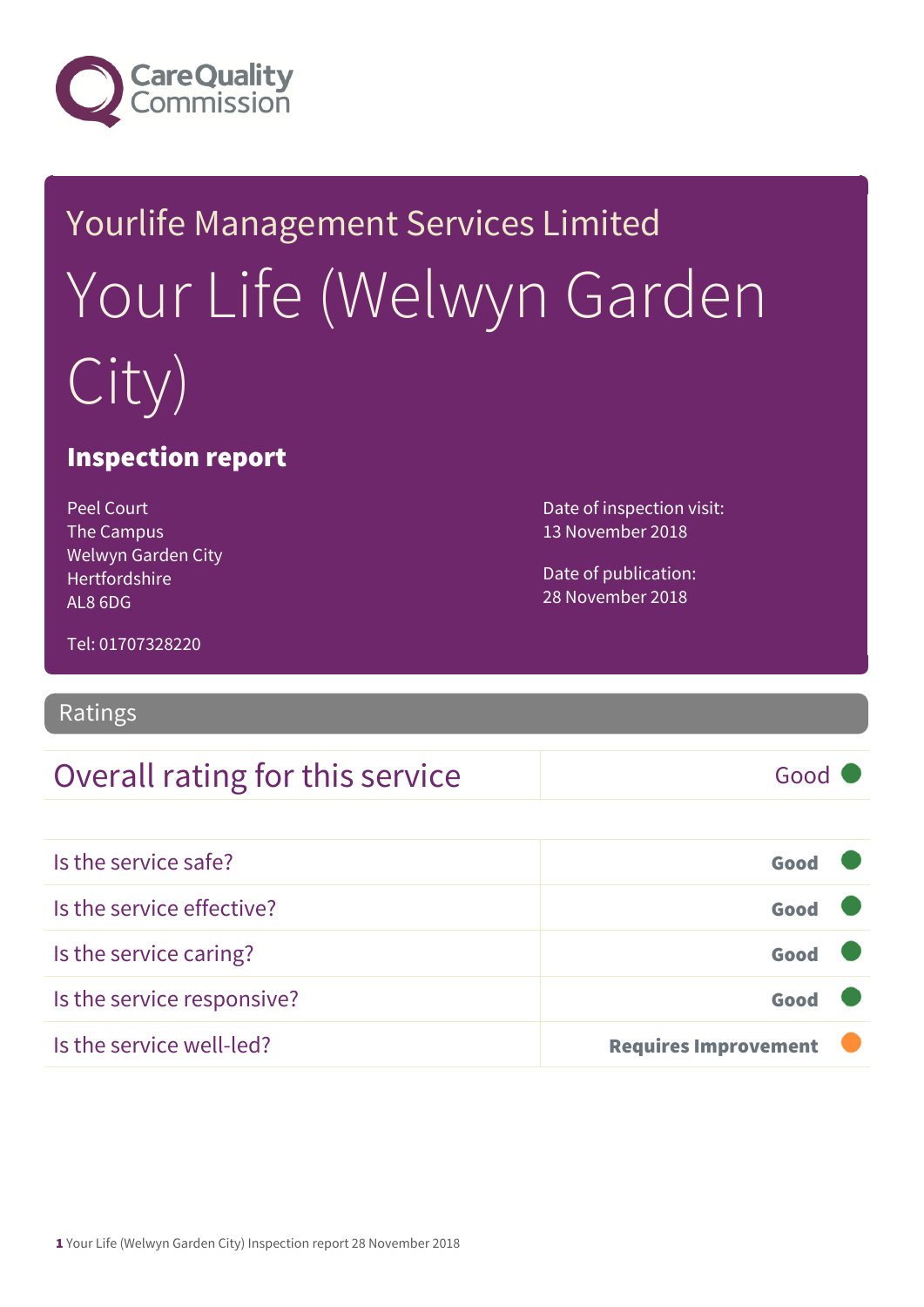# Summary of findings

#### Overall summary

This inspection took place on 13 November 2018 and was announced.

Your Life (Welwyn Garden City) provides care and support to people living in specialist 'extra care' housing. Extra care housing is purpose-built or adapted single household accommodation in a shared site or building. People's care and housing are provided under separate contractual agreements. CQC does not regulate premises used for extra care housing; this inspection looked at people's personal care and support service.

There were 59 individual apartments within the building (Peel Court). There was an office space and staff provided people with a range of services including personal care, medicines management and cleaning services. At the time of the inspection five people received care and support.

The service did not have the registered manager in post. A registered manager is a person who has registered with the Care Quality Commission (CQC) to manage the service. Like registered providers, they are 'registered persons'. Registered persons have legal responsibility for meeting the requirements in the Health and Social Care Act 2008 and associated Regulations about how the service is run.

At our last inspection in May 2016 we rated the service good. At this inspection we found the evidence continued to support the rating of good and there was no evidence or information from our inspection and ongoing monitoring that demonstrated serious risks or concerns. This inspection report is written in a shorter format because our overall rating of the service has not changed since our last inspection.

The provider continued to take appropriate steps to protect people from the risk of abuse or neglect. Staff understood their responsibility to safeguard people and knew the action to take if they were concerned about a person safety. There were sufficient numbers of staff available to meet people's needs. Recruitment processes were robust and helped to ensure that staff were of suitable character to work with vulnerable people. People's medicines were administered safely when they needed this support. Staff were aware of infection control measures to help reduce the risk of the spread of infection.

Staff continued to receive the training and supervision necessary to carry out their roles effectively and safely. Staff understood the principles of the Mental Capacity Act 2005 (MCA). People were supported to access healthcare professionals as required.

Staff continued to provide a service that was caring, respectful and promoted people's privacy and dignity.

The provider had a system in place for responding to people's concerns and complaints. People were regularly asked for their views about the service they received. The provider had effective systems to monitor and improve the quality of the service provided.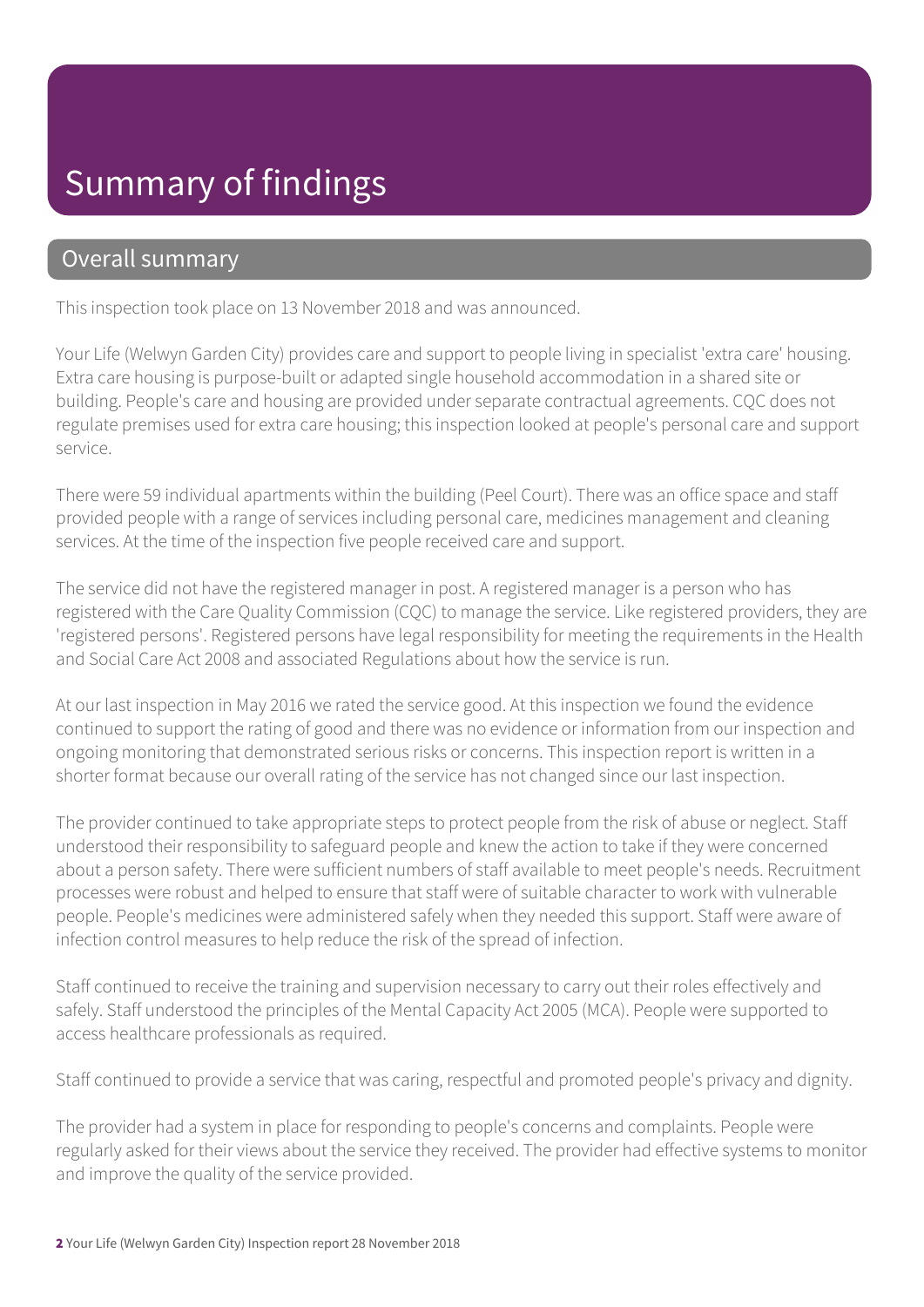#### The five questions we ask about services and what we found

We always ask the following five questions of services.

| Is the service safe?<br>The service remained safe.                                                                                             | Good                        |
|------------------------------------------------------------------------------------------------------------------------------------------------|-----------------------------|
| Is the service effective?<br>The service remained effective.                                                                                   | Good                        |
| Is the service caring?<br>The service remained caring.                                                                                         | Good                        |
| Is the service responsive?<br>The service remained responsive.                                                                                 | Good                        |
| Is the service well-led?<br>The service was not always well led.<br>The provider did not have a registered manager in post at this<br>service. | <b>Requires Improvement</b> |
| Staff felt supported by the provider's senior management team.<br>Quality assurance was assessed the provider's senior<br>management team.     |                             |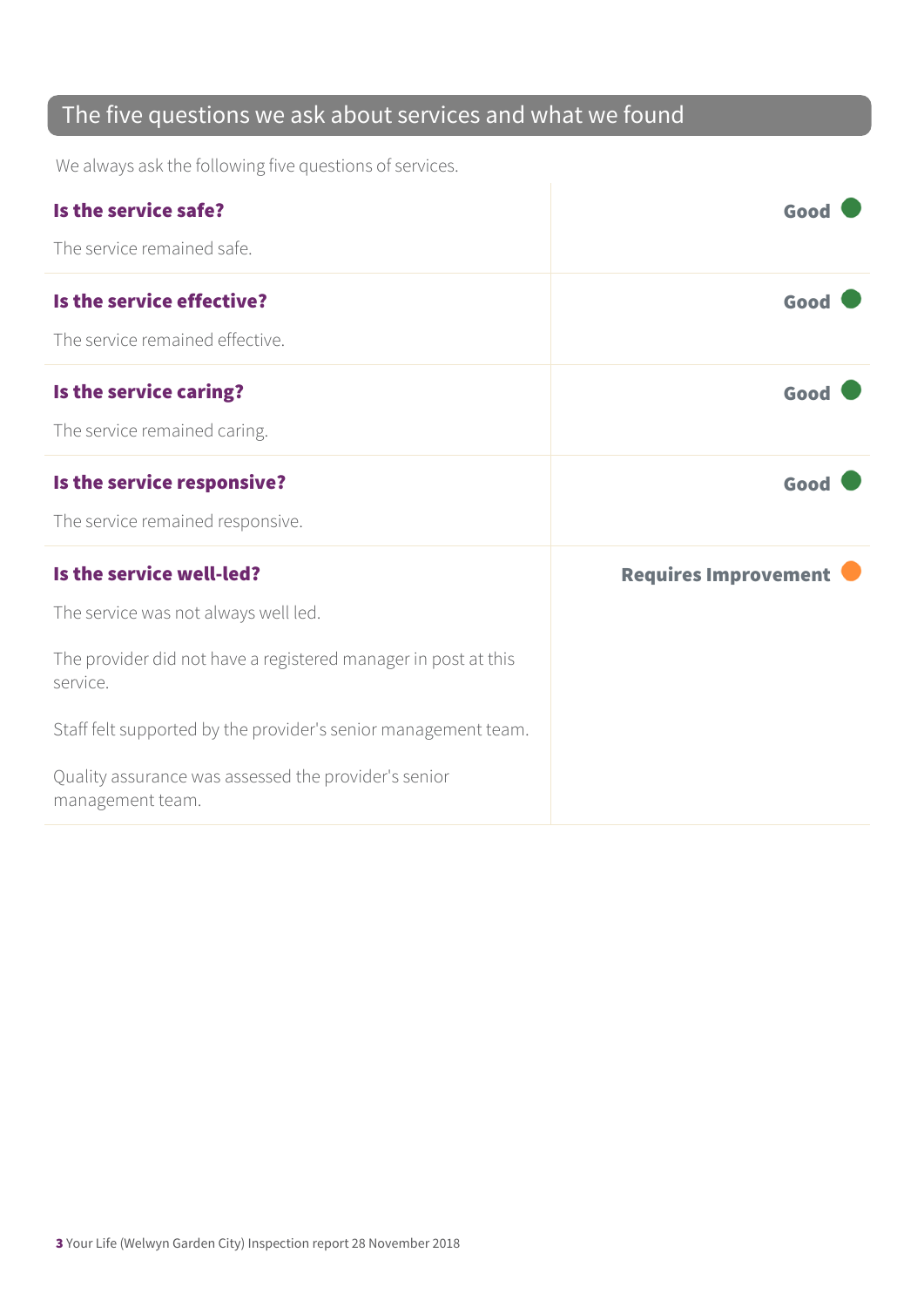

# Your Life (Welwyn Garden City) Detailed findings

## Background to this inspection

We carried out this inspection under section 60 of the Health and Social Care Act 2008 as part of our regulatory functions. This inspection was planned to check whether the provider is meeting the legal requirements and regulations associated with the Health and Social Care Act 2008, to look at the overall quality of the service, and to provide a rating for the service under the Care Act 2014.

This announced inspection took place on 13 November 2018 and was carried out by one inspector. The provider was given 48 hours' notice because it is a small service and we wanted to be certain that someone would be available to support the inspection. We also wanted to give them sufficient time to make arrangements with people so that we could visit them in their homes to find out their experiences of the service.

The provider had completed and submitted a Provider Information Return (PIR). This is information we require providers to send us at least once annually to give us some key information about the service, what the service does well and any improvements they plan to make.

We reviewed information we held about the service including notifications. Providers are required to notify the Care Quality Commission (CQC) about events and incidents that occur in the service.

During our inspection we spoke with the area manager, the duty manager and two people who received care and support.

We reviewed some of the records including four people's care and support plans, two staff files, staff training records and a sample of audits.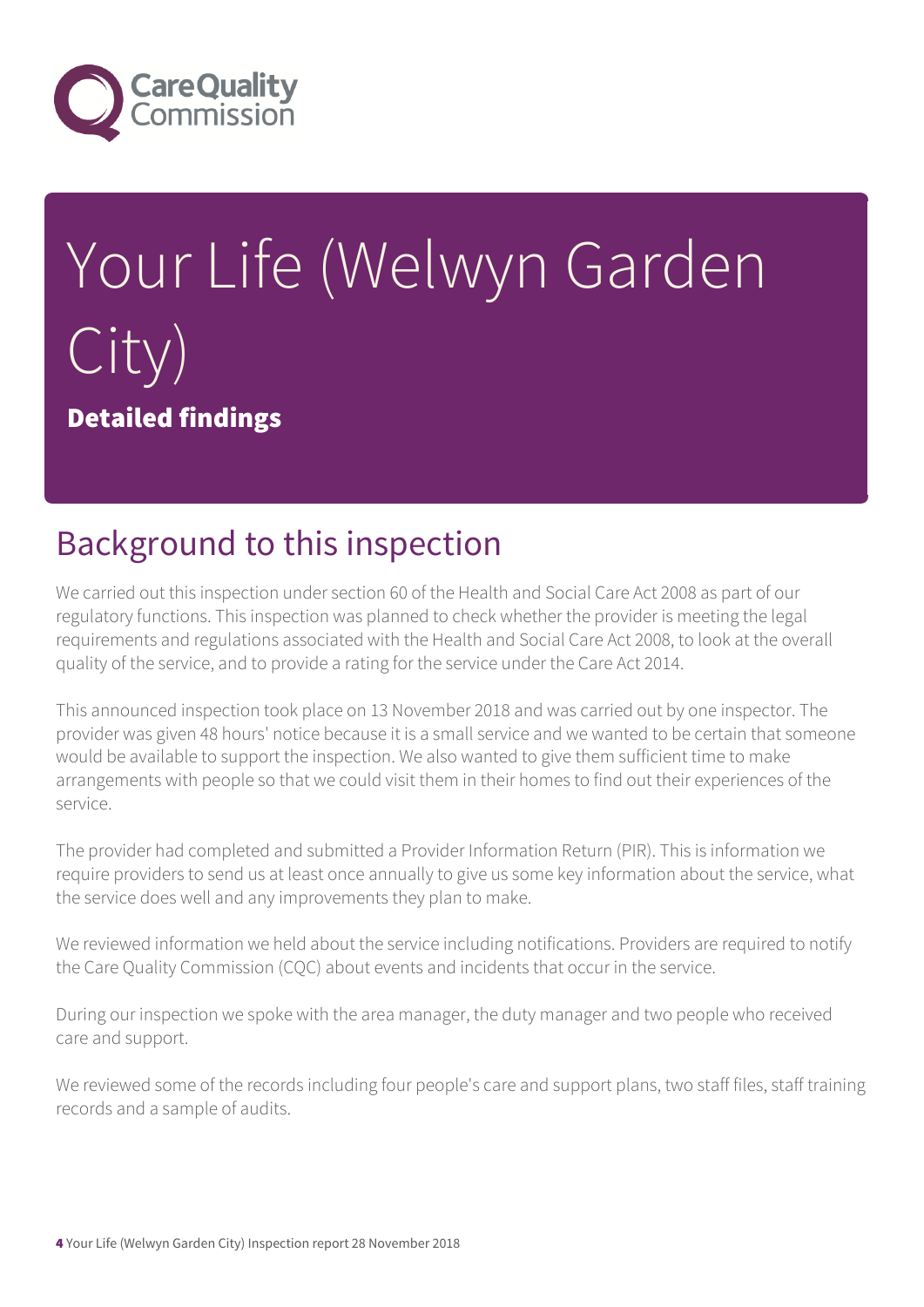#### Is the service safe?

# Our findings

People felt safe using the service. One person said, "I do feel safe, just knowing they are there and the emergency system is there helps me feel safe." Another person told us, "I feel safe and supported with my morning daily visits from staff."

At care plan reviews people were asked if they felt safe with the service provided, one person had responded, "I feel safe living at Peel Court. I know that if I need any help in an emergency I can pull my red alarm button. I also like that the door entry system means that only people who should be in the building can get in. This gives me great peace of mind and is the main reason for moving here."

Staff knew how to recognise and report abuse. Information was available for staff to access in the event they suspected a person may be at risk of abuse and one staff member told us, "We work closely with Hertfordshire county council so in the event of a safeguarding concern we would contact the safeguarding team and follow our policies and procedures."

People had their individual risks assessed and plans were in place to mitigate these risks. For example, a person who had previously experienced falls had risk assessments in place for such issues as slippery and wet floors, worn rugs or carpets or inadequate lighting. Risk assessments were regularly reviewed alongside the person's care plan to ensure that the care provided was safe.

People were supported by sufficient numbers of staff to meet their needs. On the day of this inspection there were five people using the service. The care provided varied from half an hour for one person once a week to a person receiving four calls per day. People who used the service told us that there had been some recent staffing issues which had left them feeling that they couldn't ask for any additional care. A staff member told us, "Staffing has been a concern but I feel now that it is under control. We have successfully recruited two new staff members and there is one further staff awaiting satisfactory checks before they start." The area manager confirmed that the staff team was now back to full complement.

People who used the service had access to staff support 24 hours a day. Staff were deployed from 7am to 11pm and there was a 'sleep in' staff member available overnight in the event of an emergency.

The provider operated a robust recruitment process. We reviewed two staff recruitment files and found all necessary checks had been completed prior to staff members starting to work with people who used the service. Some copies of identification documents had not been signed to indicate when the original had been seen and by whom. We discussed this with the area manager as an area for improvement together with ensuring that dates of applicants' employment history were fully completed to enable the management team to identify potential gaps in employment.

People's medicines were managed safely. At the time of this inspection staff supported one person with their medicines. Records clearly indicated who had provided this assistance and when. The medicines were checked routinely to help to minimise any risk of error. Staff had received training and their competency to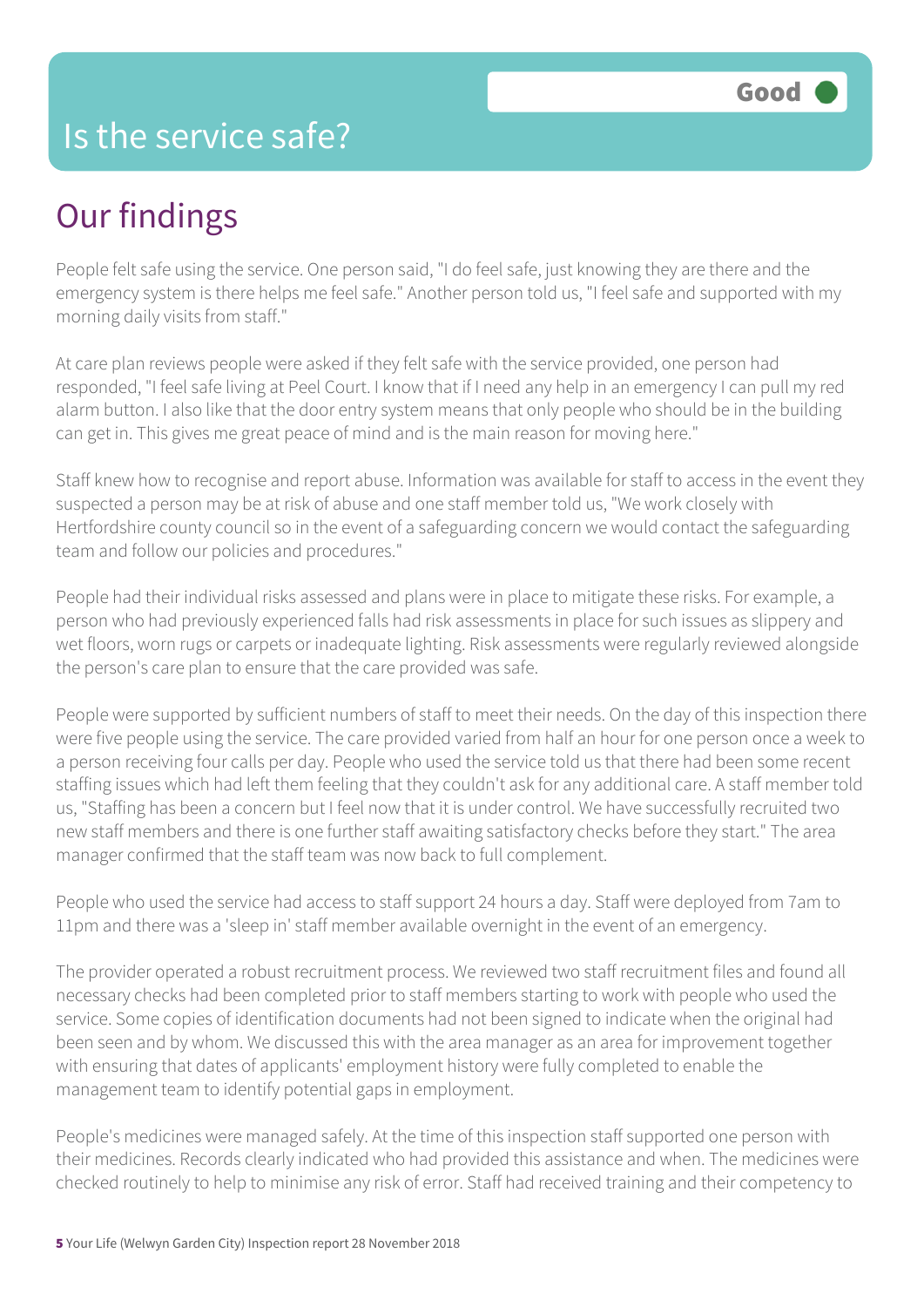provide this support had been assessed. A person had commented at a recent care plan review, "Staff come to me every morning while I am in bed to give me my tablets. This is important because I need to have my pain under control before I can get out of bed."

Staff had received fire awareness training and confirmed that regular fire drills were undertaken. Fire safety was discussed in meetings held for all the people who lived at Peel Court. We were told that the fire alarms had sounded early in the morning on the day of this inspection, the fire service had arrived very quickly to discover that this had been a false alarm. The area manager said this had shown that the systems in place were effective.

People who used the service were highly independent and consequently there had been few incidents for the management team to use as learning events. However, the area manager reported that some people had experienced falls in recent times and a process had been developed to sensitively monitor these and to access professional support to help prevent recurrence. There had been one incident where relatives had removed a person's medicines without sharing this information with staff. The learning outcome from this incident was that there needed to be clearer communication with relatives of people who used the service to clarify individual roles and responsibilities regarding people's medicines.

Staff received training to give them the skills and knowledge to maintain good infection control standards. Personal protective equipment was available and people told us that staff used this appropriately in their work.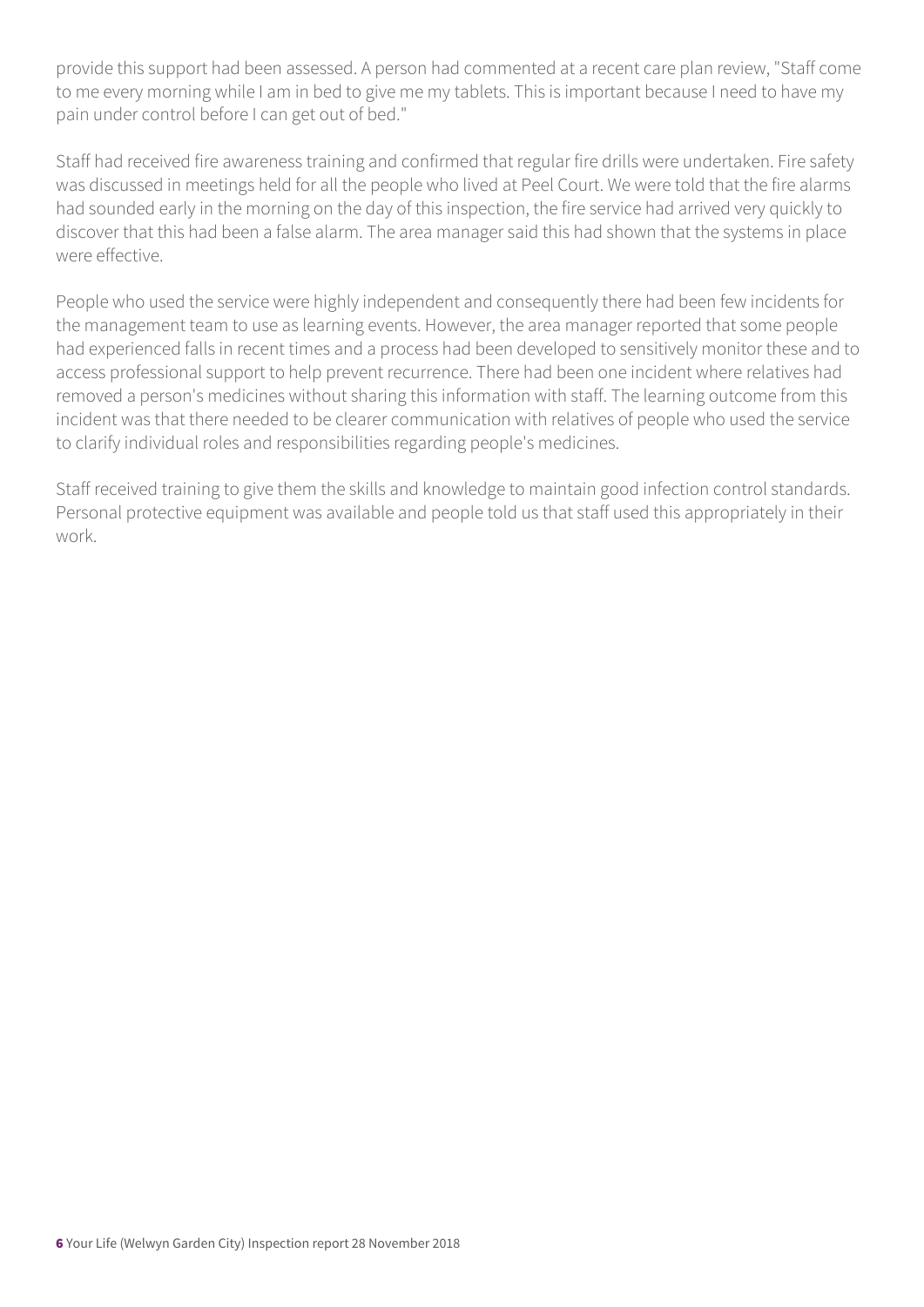### Is the service effective?

# Our findings

People were supported by staff who had received the appropriate training for their role. A person who used the service said, "The permanent staff here are very skilled." Another person said, "They (staff) seem very efficient, the care I receive meets my present needs."

Staff said they felt well equipped for their role. All the established staff team had achieved a national vocational qualification in care. Newly recruited staff without these nationally recognised qualifications undertook the care certificate as part of their induction programme. Basic core training had been provided including an induction at the start of employment, moving and handling, medicines, safeguarding people from abuse and food hygiene. Some additional training had been provided in specific areas such as end-oflife training.

A staff member said, "New staff training is a mixture of e-learning and face-to-face." The staff member confirmed they had received safeguarding, medicines and moving and handling training as face-to-face training elements. The staff member told us, "If specific moving and handling needs were identified we would access support from a sister service of the provider and external health professionals such as occupational therapist if needed."

Staff confirmed that there was a programme of supervision which meant they met formally with a line manager regularly. Whilst the service had not had a registered manager in post for a while the area manager had been providing regular support. A staff member confirmed that they received regular support from a line manager and said, "If we have a problem we can contact the area manager 24 hours a day, they are very supportive."

The Mental Capacity Act 2005 (MCA) provides a legal framework for making particular decisions on behalf of people who may lack the mental capacity to do so for themselves. The Act requires that, as far as possible, people make their own decisions and are helped to do so when needed. When they lack mental capacity to take particular decisions, any made on their behalf must be in their best interests and as least restrictive as possible.

We checked whether the service was working within the principles of the MCA. The management team advised that where people lacked capacity their relatives provided support with decision making. The management team understood how to access additional support for best interest meetings if these were needed.

People were responsible for making their own arrangements for mealtimes. There was a restaurant on site but this was a separate service that the provider did not manage.

People were responsible for making their own health appointments. The area manager advised that staff would support people with health appointments as needed but this was an additional service. People's health needs were clearly documented in their care plans so that staff had awareness of people's individual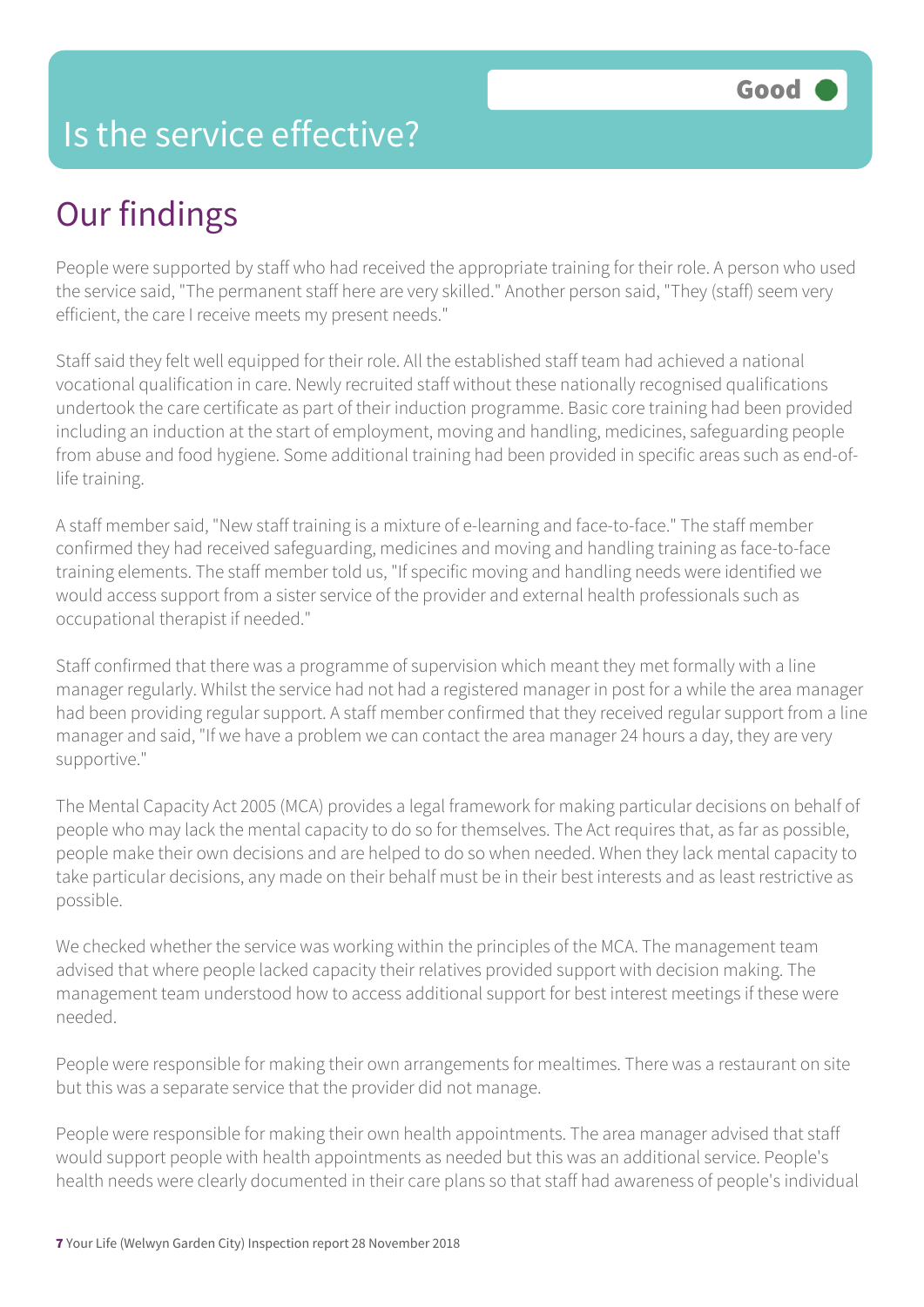health conditions. Staff told us the service worked closely with external professionals such as occupational therapists where possible to help ensure people receive the right support.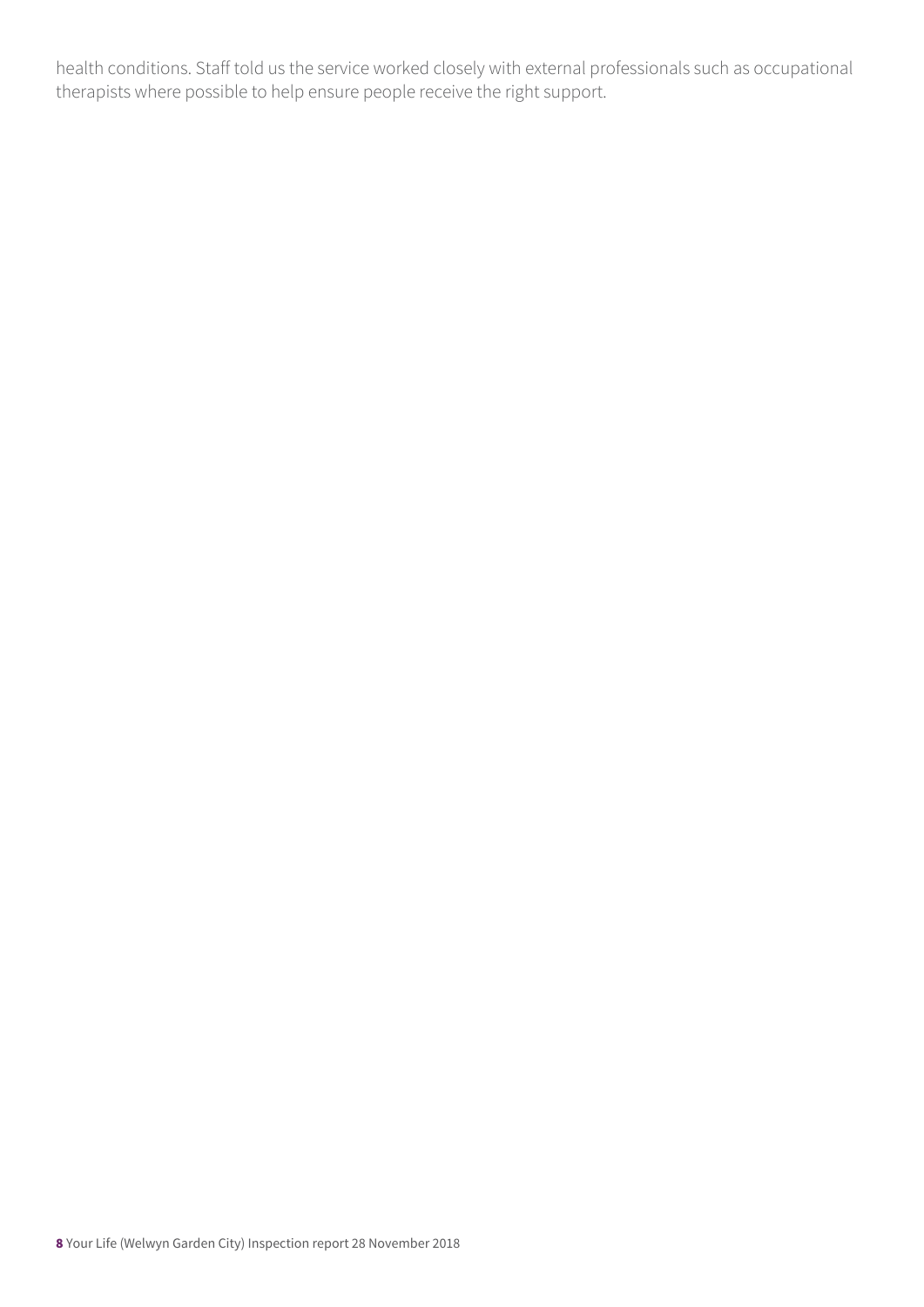#### Is the service caring?

# Our findings

People were treated with dignity, respect and kindness. People were very positive about their experiences with staff. One person said, "The staff are always kind and respectful, they address me properly." Another person said, "The staff are all very friendly, very caring, competent and considerate."

A person had commented at a recent care plan review, "I have no complaints about any of the staff here, I am happy with the care and support I received."

We noted that as staff went about their jobs they spoke respectfully with people as they passed and knocked on doors. They either waited for the person to call out for them to come in or waited for the door to be answered. Care plans gave staff clear guidance about how people wished to be approached and addressed. For example, "Staff to knock on [Person's] door and wait to be invited in."

People felt their privacy was promoted and that staff were discreet when assisting them with personal care.

People were supported to be as independent as possible. Care plans included guidance to support staff to help people maximise and maintain their independence. For example, one care plan we viewed stated, "Staff to put small amount of shower gel onto a flannel so that [person] can then wash themselves."

Confidential information about people was stored securely to promote their privacy and dignity. People had a copy of their care plan that they maintained in their own apartments and a duplicate copy was held by the staff team.

People were involved in planning their care. Care records clearly showed that people were involved when care commenced and at each review thereafter. Part of the review process was to check if people were still satisfied with the overall service they received and they signed the care plan to confirm this.

A staff member told us that they had supported people to access advocacy services when they had needed support with making a specific decision.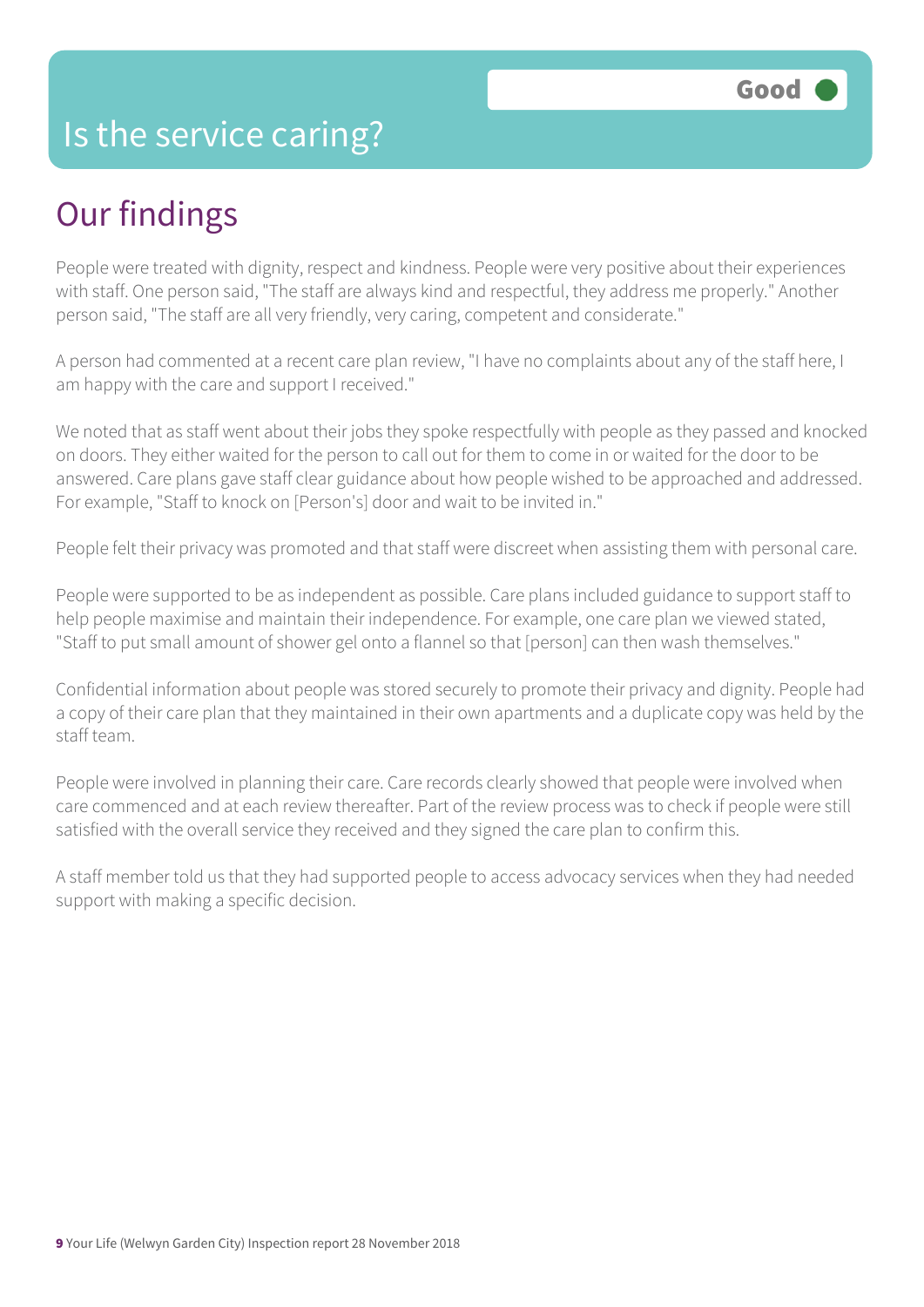### Is the service responsive?

# Our findings

A person who used the service said, "I have found them (staff) to be responsive and flexible to my needs."

Care and support plans were written in a detailed way that gave clear guidance to staff to help ensure they delivered care in a way that met people's needs, took account of their preferences and was safe. For example, one care plan stated, "I would like to remain as independent as possible, I would like my needs met by having daily assistance from staff." Another care plan detailed how staff should support a person who experienced pain when moving. The care plan stated, "[Person] would like staff to lower their legs from the bed to the ground. This can be very painful for [Person] so staff need to take care and move [person's] legs slowly."

Care plans provided staff with clear information about people's specific health needs. For example, we saw explanations of the conditions and the support needed in cases such as osteoarthritis and chronic obstructive pulmonary disease for example.

The service provided was responsive to people's changing needs. For example, one care plan stated, "I only require assistance because I had a fall and broke my arm in two places. I expect to use the care service for up to four weeks and once my plaster is off my arm I will be fully independent once again." The person told us that the service had immediately put into place the support that the person had asked for to help maintain their safety and wellbeing. Staff completed daily records to indicate the care and support that had been provided.

People who used the service arranged their own activities within the complex. These included parties, outings, movie nights, bridge games, mah-jongg, scrabble and table tennis. The area manager told us that staff encouraged people to attend activities to help combat the risk of loneliness and isolation.

People knew how to make a complaint if needed and this information was available to them in their care plans. The area manager reported that there had been some complaints from people around various matters but not relating to the provision of care. We reviewed complaints records and found that that was the case.

A person who use the service told us, "I would make a complaint if I needed to. There is no manager at the moment so I would speak with whoever is in charge on the day." A staff member said, "We address any grumbles instantly before they have the chance to escalate into complaints. We are a close team so things are dealt with quickly."

There were a number of compliments cards received by the service. However, these were not dated so it was not possible for us to put into context the comments made. We discussed this with the area manager who undertook to pass on a suggestion to date stamp compliments when they were received.